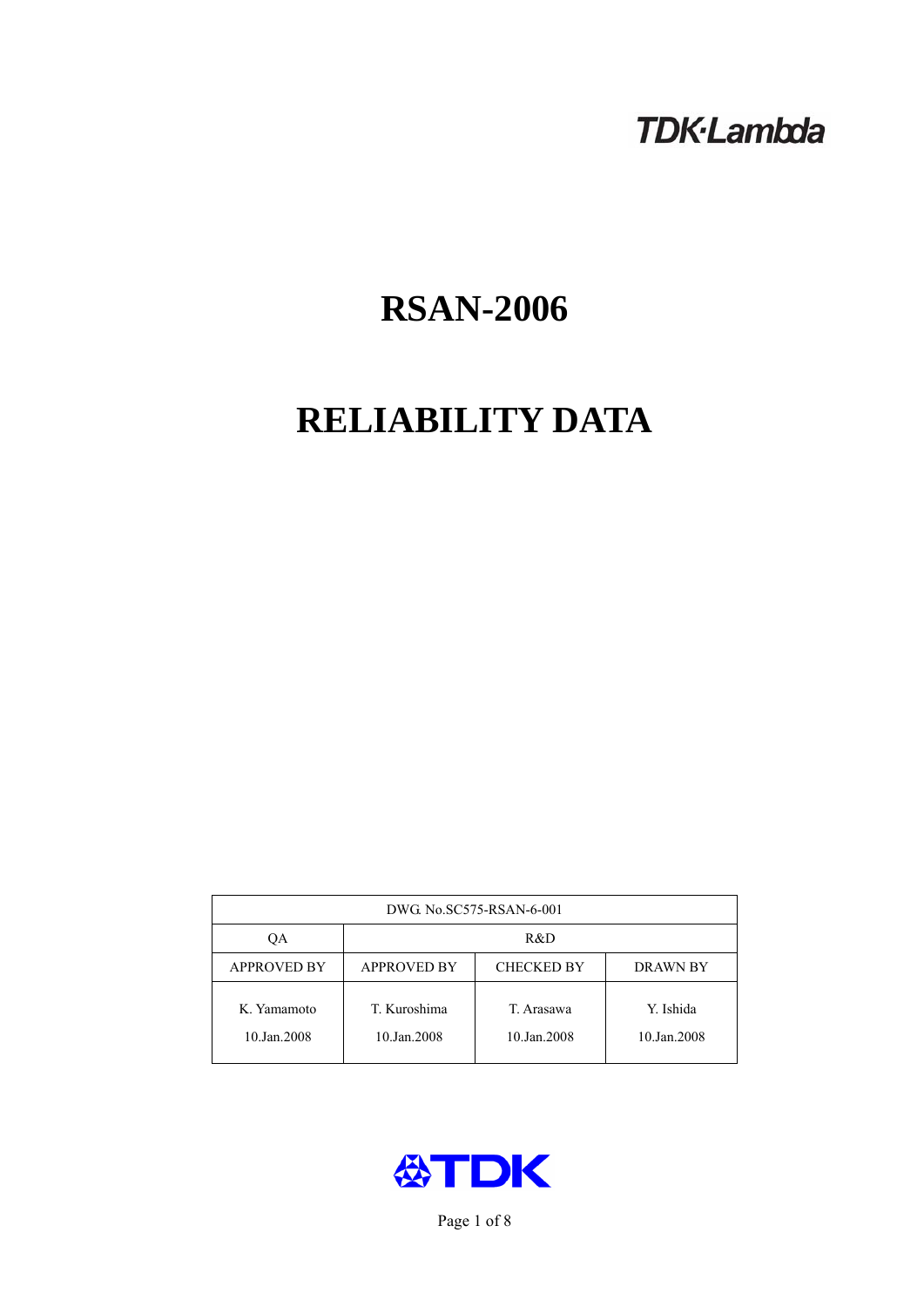**RSAN-2006** 

## **I N D E X**

|                                     | Page   |
|-------------------------------------|--------|
| 1. Calculated Values of MTBF        | Page-3 |
| 2. Vibration Test                   | Page-4 |
| 3. Heat Cycle Test                  | Page-5 |
| 4. Humidity Test                    | Page-6 |
| 5. High Temperature Resistance Test | Page-7 |
| 6. Low Temperature Storage Test     | Page-8 |

The following data are typical values. As all units have nearly the same characteristics, the data to be considered as ability values.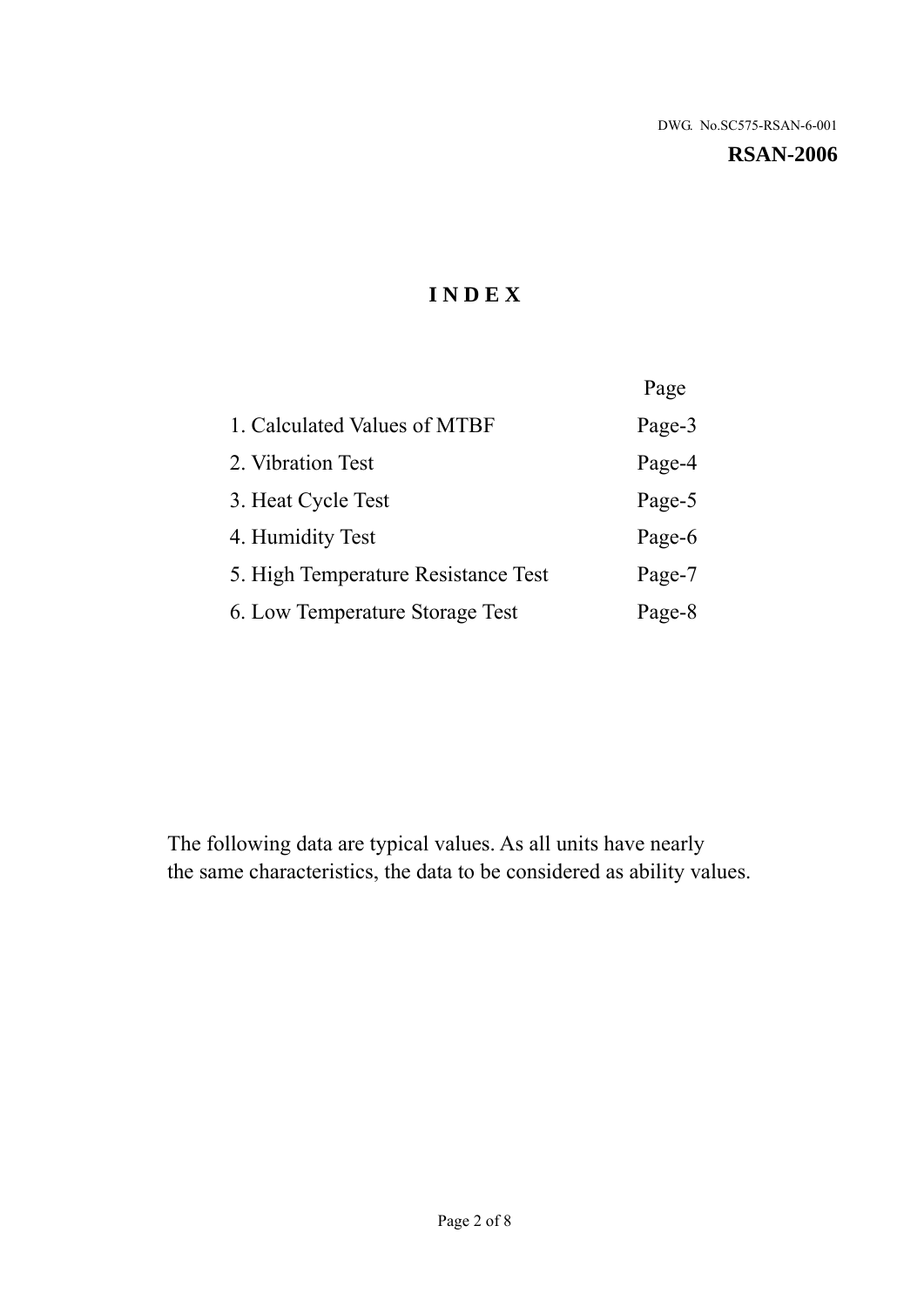#### **RSAN-2006**

1. Calculated values of MTBF

MODEL : RSAN-2006

(1) Calculating Method

 Calculated based on parts stress reliability projection of MIL-HDBK-217F NOTICE2.

Individual failure rates  $\lambda$  G is given to each part and MTBF is calculated by the count of each part.

$$
MTBF = \frac{1}{\lambda_{\text{equip}}} = \frac{1}{\sum_{i=1}^{n} N_i (\lambda_G \pi_Q)_i} \times 10^6 \text{ (hours)}
$$

| : Total equipment failure rate (Failure / $10^6$ Hours)                   |
|---------------------------------------------------------------------------|
| : Generic failure rate for the $\hbar$ generic part                       |
| (Failure/ $10^6$ Hours)                                                   |
| : Quantity of <i>i</i> th generic part                                    |
| : Number of different generic part categories                             |
| : Generic quality factor for the <i>i</i> th generic part ( $\pi Q = 1$ ) |
|                                                                           |

- (2) MTBF Values
	- GF : Ground, Fixed

 $MTBF = 6,914,673$  (Hours)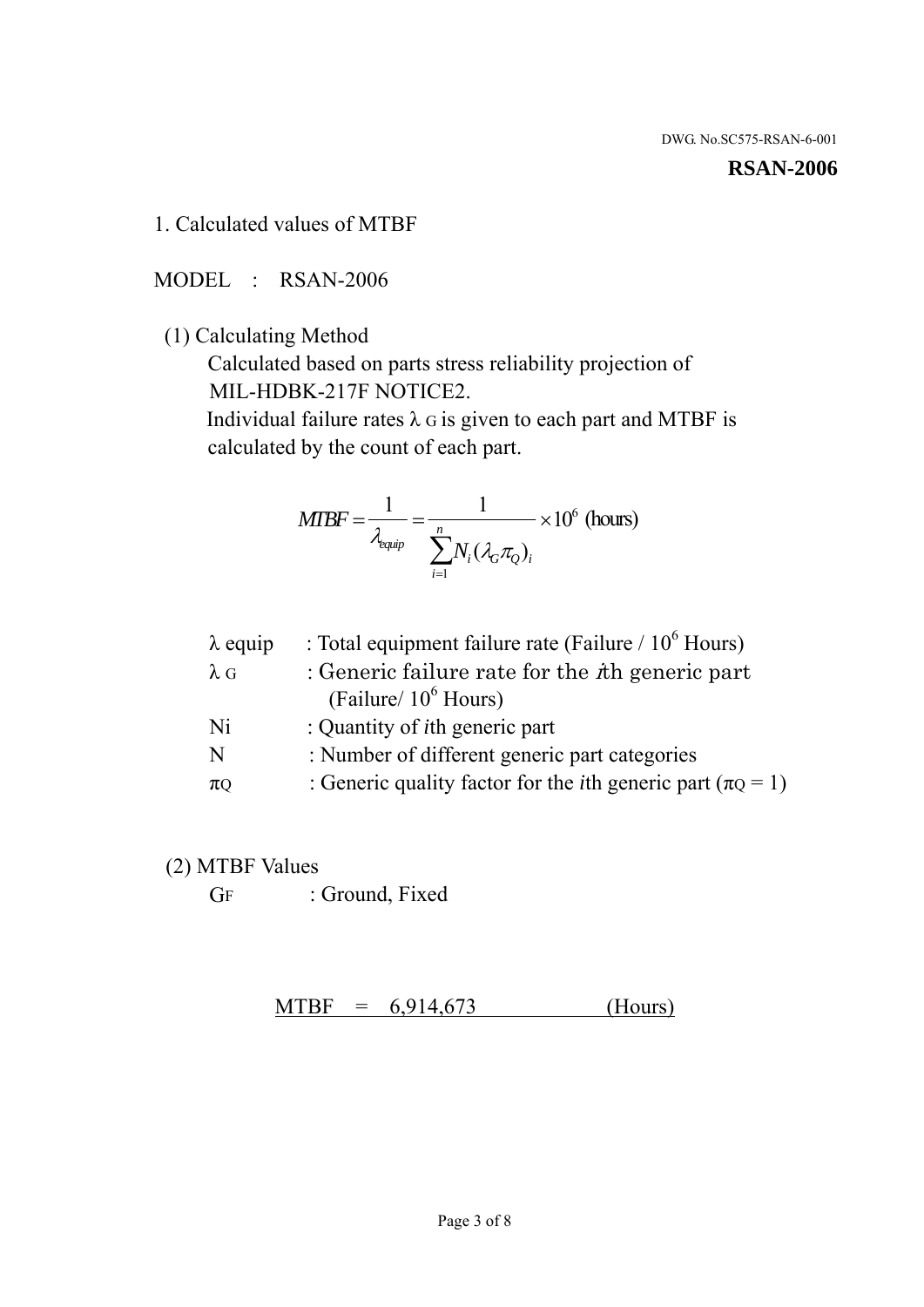#### **RSAN-2006**

2. Vibration Test

### MODEL : RSAN-2006 (Representation Product : RSEN-2030)

- (1) Vibration Test Class Frequency Variable Endurance Test
- (2) Equipment Used Controller VS-1000-6, Vibrator 905-FN ( IMV CORP.)
- (3) The Number of D.U.T. (Device Under Test) 5 units
- (4) Test Condition
	- · Frequency : 10~55Hz
	- · Amplitude : 1.5mm, Sweep for 1 min.
	- · Dimension and times : X, Y and Z directions for 2 hours each.

### (5) Test Method

Fix the D.U.T. on the fitting-stage

## (6) Test Results

PASS

#### Typical Sample Data

| . .                           |                                                         |           |                     |                     |
|-------------------------------|---------------------------------------------------------|-----------|---------------------|---------------------|
| Check item                    | Spec.                                                   |           | <b>Before Test</b>  | After Test          |
|                               | Differential Mode: 25dBmin.                             | $0.4$ MHz | 39.72               | 40.02               |
|                               |                                                         | 30 MHz    | 58.84               | 55.92               |
| Attenuation (dB)              | Common Mode: 25dBmin.                                   | 2 MHz     | 36.32               | 36.44               |
|                               |                                                         | 30 MHz    | 38.26               | 38.08               |
| Leakage Current (mA)          | Line1<br>$1mA$ max. $(250V, 60Hz)$<br>Line <sub>2</sub> |           | 0.42                | 0.41                |
|                               |                                                         |           | 0.43                | 0.42                |
| DC Resistance $(m\Omega)$     | 6m $\Omega$ max.                                        |           | 3.84                | 3.72                |
| <b>Test Voltage</b>           | $L-L: 1768Vdc$ 60s.                                     |           | OK                  | OK.                 |
|                               | $L-E$ : 2500Vac 60s.                                    |           |                     |                     |
| Isolation Resistance ( $MQ$ ) | $100M \Omega$ min. (500Vdc 60s)                         |           | $4.1 \times 10^{6}$ | $4.3 \times 10^{6}$ |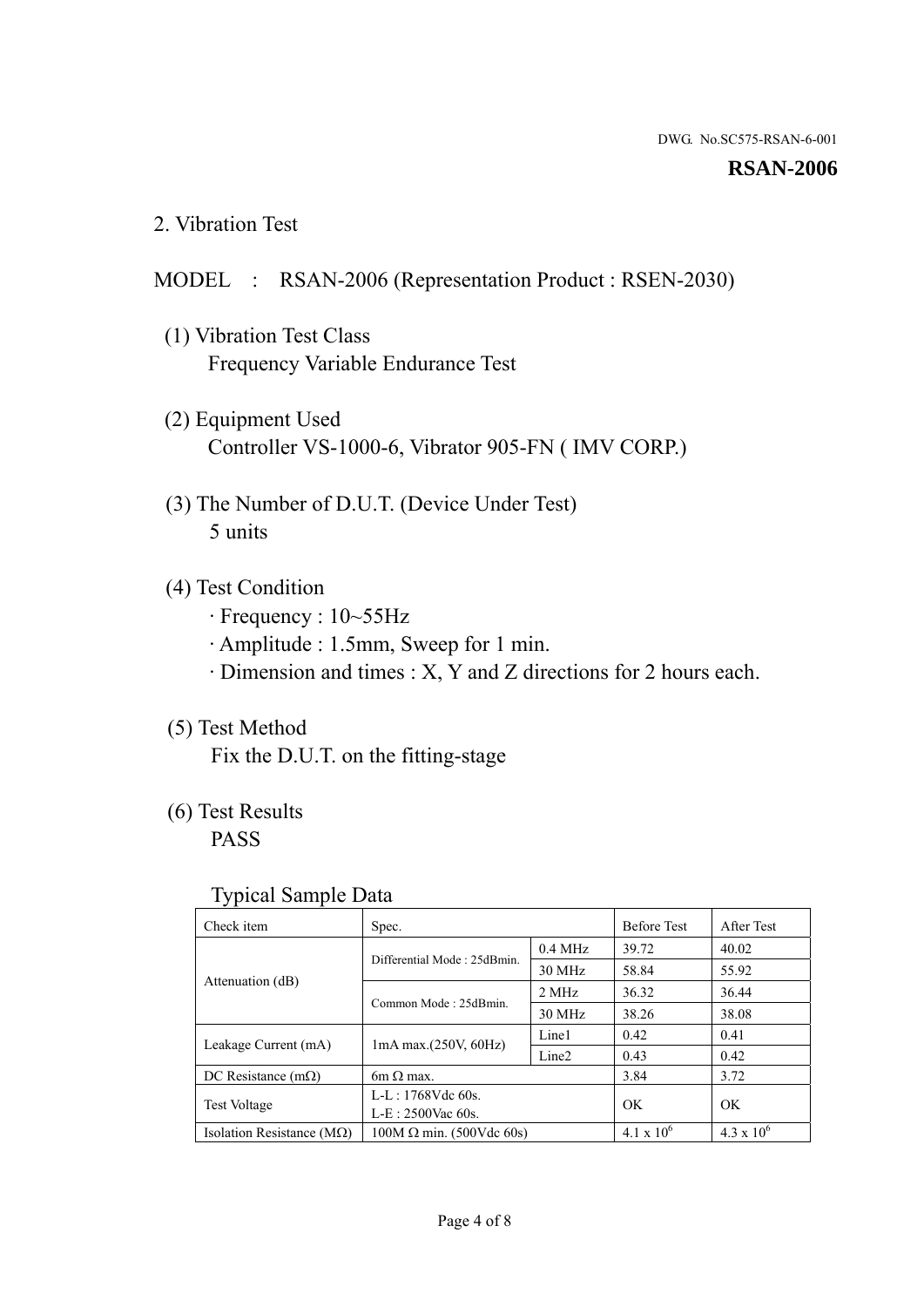3. Heat Cycle Test

## MODEL : RSAN-2006 (Representation Product : RSEN-2030)

- (1) Equipment Used TEMPERATURE CHAMBER TSA-71H-W (ESPEC CORP.)
- (2) The Number of D.U.T. (Device Under Test) 5 units
- (3) Test Conditions
	- · Ambient Temperature : -25~+85°C · Test Cycles : 100cycles



(4) Test Method

 Before the test check if there is no abnormal characteristics and put the D.U.T. in the testing chamber. Then test it in the above cycles, After the test is completed leave it for 1 hour at room temperature and check it if there is no abnormal each characteristics.

(5) Test Results

PASS

| <b>Typical Sample Data</b> |  |  |
|----------------------------|--|--|
|----------------------------|--|--|

| Check item                    | Spec.                           |                   | <b>Before Test</b> | After Test        |
|-------------------------------|---------------------------------|-------------------|--------------------|-------------------|
|                               |                                 | $0.4$ MHz         | 40.06              | 40.06             |
|                               | Differential Mode: 25dBmin.     | 30 MHz            | 55.64              | 57.12             |
| Attenuation (dB)              | Common Mode: 25dBmin.           | 2 MHz             | 35.40              | 36.74             |
|                               |                                 | 30 MHz            | 37.70              | 37.36             |
| Leakage Current (mA)          | $1mA$ max. $(250V, 60Hz)$       | Line1             | 0.41               | 0.49              |
|                               |                                 | Line <sub>2</sub> | 0.42               | 0.48              |
| DC Resistance $(m\Omega)$     | $6m \Omega$ max.                |                   | 3.48               | 3.22              |
| <b>Test Voltage</b>           | L-L: $1768V$ de $60s$ .         |                   | OK                 | OK                |
|                               | $L-E: 2500$ Vac 60s.            |                   |                    |                   |
| Isolation Resistance ( $MQ$ ) | $100M \Omega$ min. (500Vdc 60s) |                   | $9.5 \times 10^5$  | $9.4 \times 10^5$ |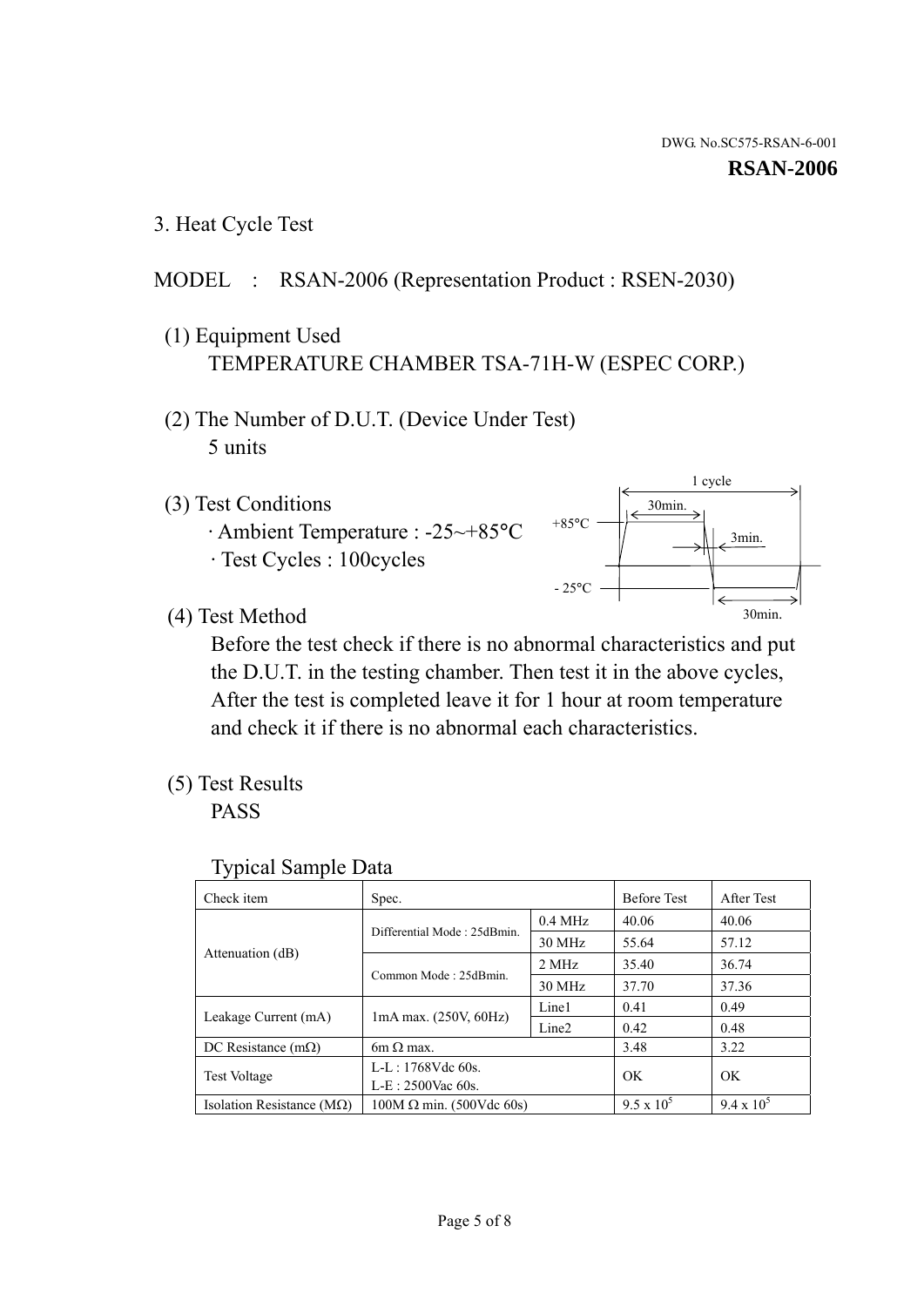4. Humidity Test

### MODEL : RSAN-2006 (Representation Product : RSEN-2030)

- (1) Equipment Used TEMP. & HUMID. CHAMBER PR-4KT (ESPEC CORP.)
- (2) The Number of D.U.T. (Device Under Test) 5 units

### (3) Test Conditions

- · Ambient Temperature : +40°C
- · Test Time : 500 hours
- · Ambient Humidity : 90~95% RH No Dewdrop

### (4) Test Method

 Before the test check if there is no abnormal characteristics and put the D.U.T. in the testing chamber. Then test it in the above conditions. After the test is completed leave it for 1 hour at room temperature and check it if there is no abnormal each characteristics.

### (5) Test Results

PASS

| . .                                |                                 |                   |                     |                     |
|------------------------------------|---------------------------------|-------------------|---------------------|---------------------|
| Check item                         | Spec.                           |                   | <b>Before Test</b>  | After Test          |
|                                    | Differential Mode: 25dBmin.     | $0.4$ MHz         | 40.92               | 39.42               |
|                                    |                                 | 30 MHz            | 57.38               | 55.62               |
| Attenuation (dB)                   | Common Mode: 25dBmin.           | 2 MHz             | 36.16               | 36.22               |
|                                    |                                 | 30 MHz            | 37.34               | 37.92               |
| Leakage Current (mA)               | $1mA$ max. $(250V, 60Hz)$       | Line1             | 0.42                | 0.41                |
|                                    |                                 | Line <sub>2</sub> | 0.42                | 0.43                |
| DC Resistance $(m\Omega)$          | $6m \Omega$ max.                |                   | 3.62                | 3.58                |
| <b>Test Voltage</b>                | $L-L: 1768Vdc$ 60s.             |                   | OK                  | OK                  |
|                                    | $L-E$ : 2500Vac 60s.            |                   |                     |                     |
| Isolation Resistance ( $M\Omega$ ) | $100M \Omega$ min. (500Vdc 60s) |                   | $3.6 \times 10^{6}$ | $4.5 \times 10^{6}$ |

#### Typical Sample Data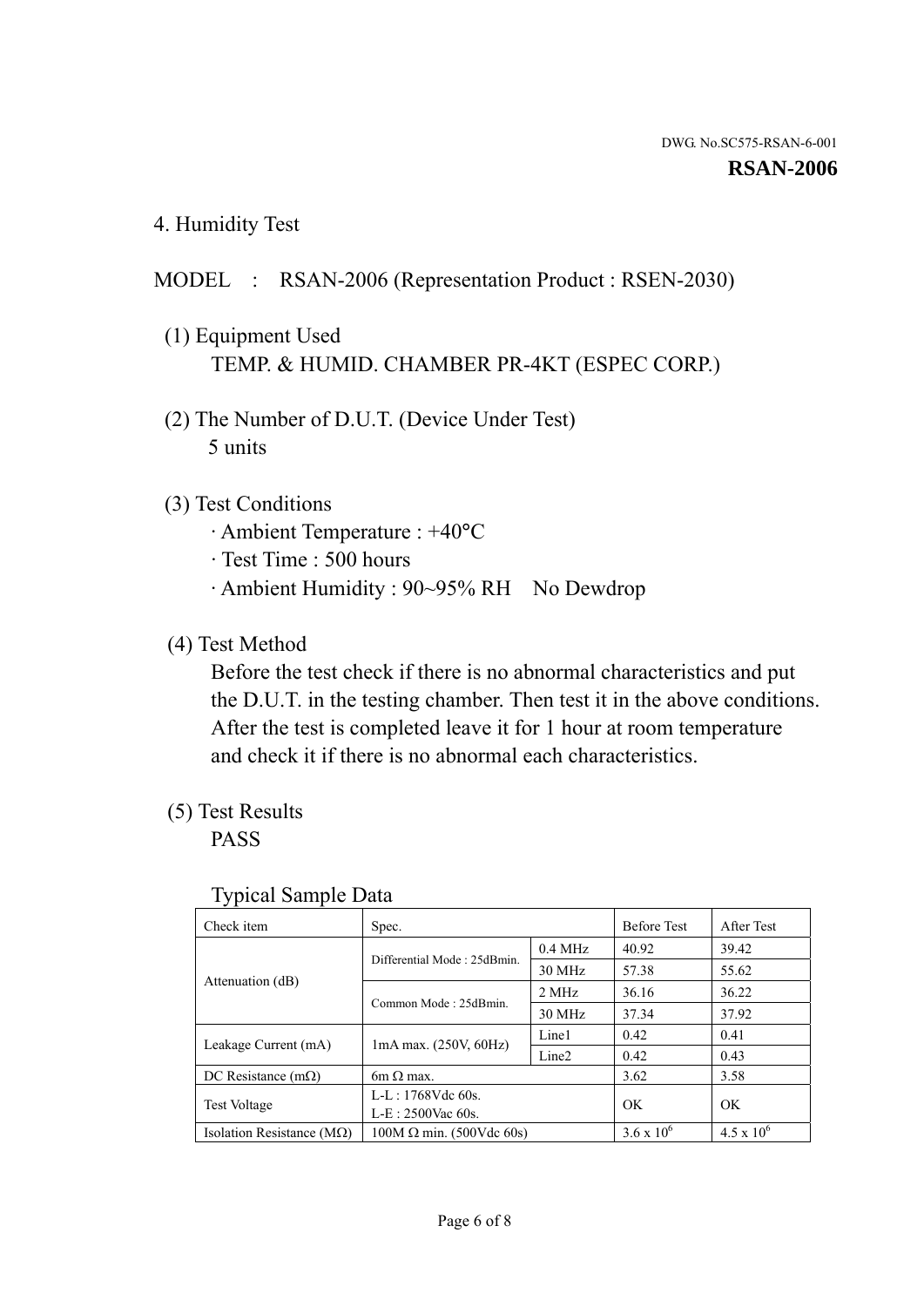5. High Temperature Resistance Test

## MODEL : RSAN-2006 (Representation Product : RSEN-2060)

- (1) Equipment Used TEMPERATURE CHAMBER PHH-300 ( ESPEC CORP.)
- (2) The Number of D.U.T. (Device Under Test) 5 units
- (3) Test Conditions
	- · Ambient Temperature : +55°C
	- · Test Time : 500 hours
	- · Operating : DC 60A
- (4) Test Method

 Before the test check if there is no abnormal characteristics and put the D.U.T. in the testing chamber. Then test it in the above conditions. After the test is completed leave it for 1 hour at room temperature and check it if there is no abnormal each characteristics.

(5) Test Results

PASS

| ┙┸                                 |                                 |                   |                     |                     |
|------------------------------------|---------------------------------|-------------------|---------------------|---------------------|
| Check item                         | Spec.                           |                   | <b>Before Test</b>  | After Test          |
|                                    | Differential Mode: 25dBmin.     | $0.2$ MHz         | 57.86               | 58.52               |
|                                    |                                 | 30 MHz            | 52.04               | 51.94               |
| Attenuation (dB)                   | Common Mode: 25dBmin.           | 2 MHz             | 35.90               | 36.04               |
|                                    |                                 | 30 MHz            | 26.60               | 27.62               |
| Leakage Current (mA)               | $1mA$ max. $(250V, 60Hz)$       | Line1             | 0.45                | 0.46                |
|                                    |                                 | Line <sub>2</sub> | 0.46                | 0.46                |
| DC Resistance $(m\Omega)$          | $3m \Omega$ max.                |                   | 2.22                | 2.24                |
| <b>Test Voltage</b>                | $L-L: 1768Vdc$ 60s.             |                   | OK                  | OK                  |
|                                    | $L-E: 2500$ Vac 60s.            |                   |                     |                     |
| Isolation Resistance ( $M\Omega$ ) | $100M \Omega$ min. (500Vdc 60s) |                   | $4.1 \times 10^{6}$ | $4.6 \times 10^{6}$ |

#### Typical Sample Data